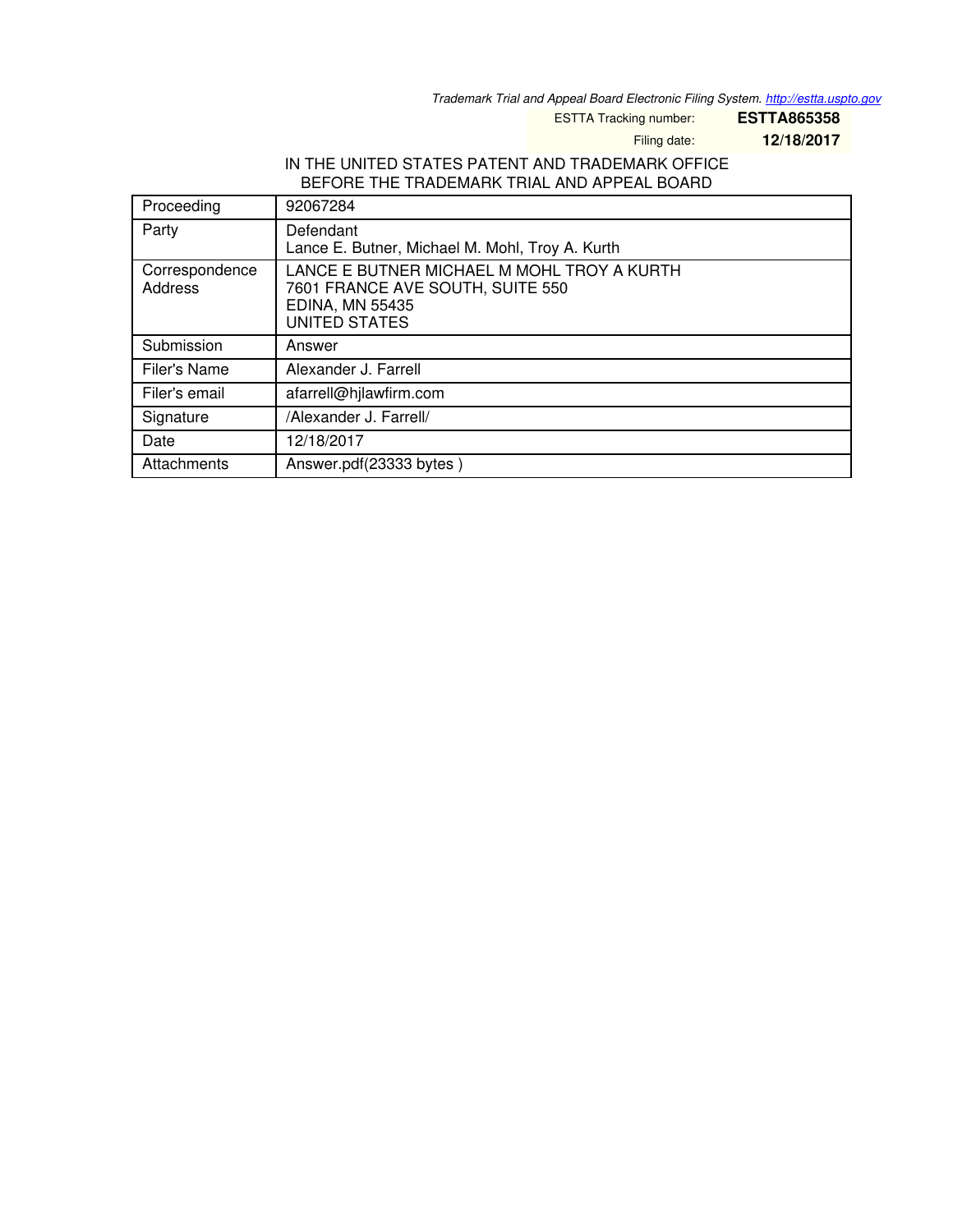## **IN THE UNITED STATES PATENT AND TRADEMARK OFFICE BEFORE THE TRADEMARK TRIAL AND APPEAL BOARD**

In the Matter of: Registration No. 4,356,971

| Consilium Investment Management, LLC, |            |
|---------------------------------------|------------|
|                                       |            |
| Petitioner,                           |            |
|                                       |            |
| v.                                    | Cancellati |
|                                       |            |
| Lance E. Butner, Michael M. Mohl,     |            |
| Troy A. Kurth,                        |            |
|                                       |            |
| Registrants.                          |            |

ion No. 92067284

#### **REGISTRANT'S ANSWER TO PETITION FOR CANCELLATION**

Registrants, Lance E. Butner, Michael M. Mohl, and Troy A. Kurth, (collectively "Registrants") for their Answer to the Petition for Cancellation filed by Petitioner against Registrants' trademark "CONSILIUM WEALTH GROUP", Registration No. 4,356,971 registered June 25, 2013, plead and aver as follows:

1. Answering paragraph 1 of the Petition, based on the publically available records and websites, Registrants admit the allegations thereof.

2. Answering paragraph 2 of the Petition, based on the publically available records, Registrants admit the allegations thereof.

3. Answering paragraph 3 of the Petition, based on the publically available records, Registrants admit the allegations thereof.

4. Answering paragraph 4 of the Petition, based on the publically available records, Registrants admit the allegations thereof.

1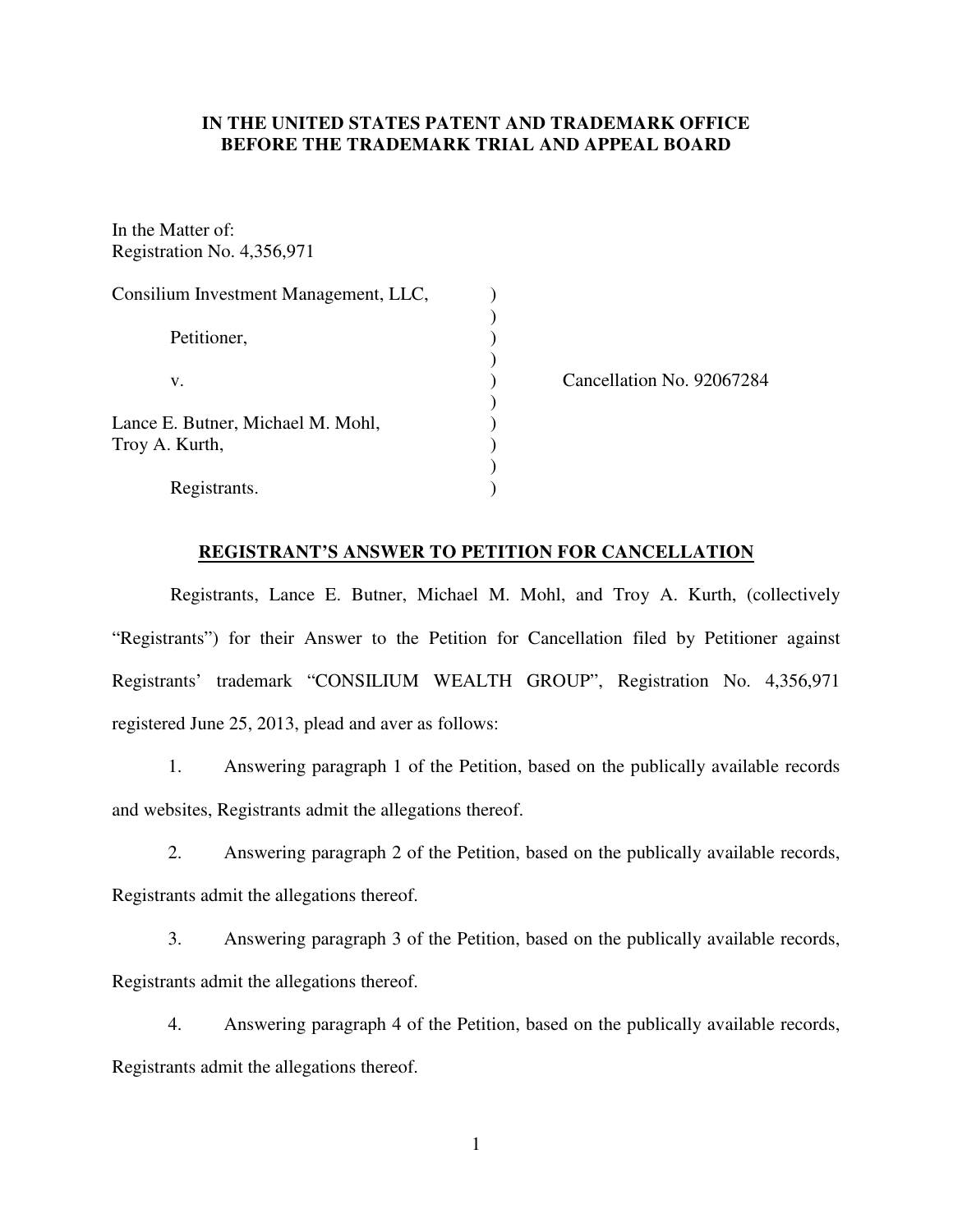5. Answering paragraph 5 of the Petition, Registrants are without knowledge or information sufficient to form a belief as to the truth of the allegations of this paragraph, and therefore deny the same and put Petitioner to its strict proof thereof.

6. Answering paragraph 6 of the Petition, Registrants are without knowledge or information sufficient to form a belief as to the truth of the allegations of this paragraph, and therefore deny the same and put Petitioner to its strict proof thereof.

7. Answering paragraph 7 of the Petition, Registrants are without knowledge or information sufficient to form a belief as to the truth of the allegations of this paragraph, and therefore deny the same and put Petitioner to its strict proof thereof.

8. Answering paragraph 8 of the Petition, Registrants are without knowledge or information sufficient to form a belief as to the context and extent of Petitioner's trademark rights, and therefore deny the allegations in paragraph 8 and put Petitioner to its strict proof thereof.

9. Answering paragraph 9 of the Petition, Registrants are without knowledge or information sufficient to form a belief as to the context and extent of Petitioner's trademark rights, and therefore deny the allegations in paragraph 9 and put Petitioner to its strict proof thereof.

10. Answering paragraph 10 of the Petition, Registrants deny the allegations of this paragraph.

11. Answering paragraph 11 of the Petition, Registrants are without knowledge or information sufficient to form a belief as to the context and extent of Petitioner's trademark rights, and therefore deny the allegations in paragraph 11 and put Petitioner to its strict proof thereof.

2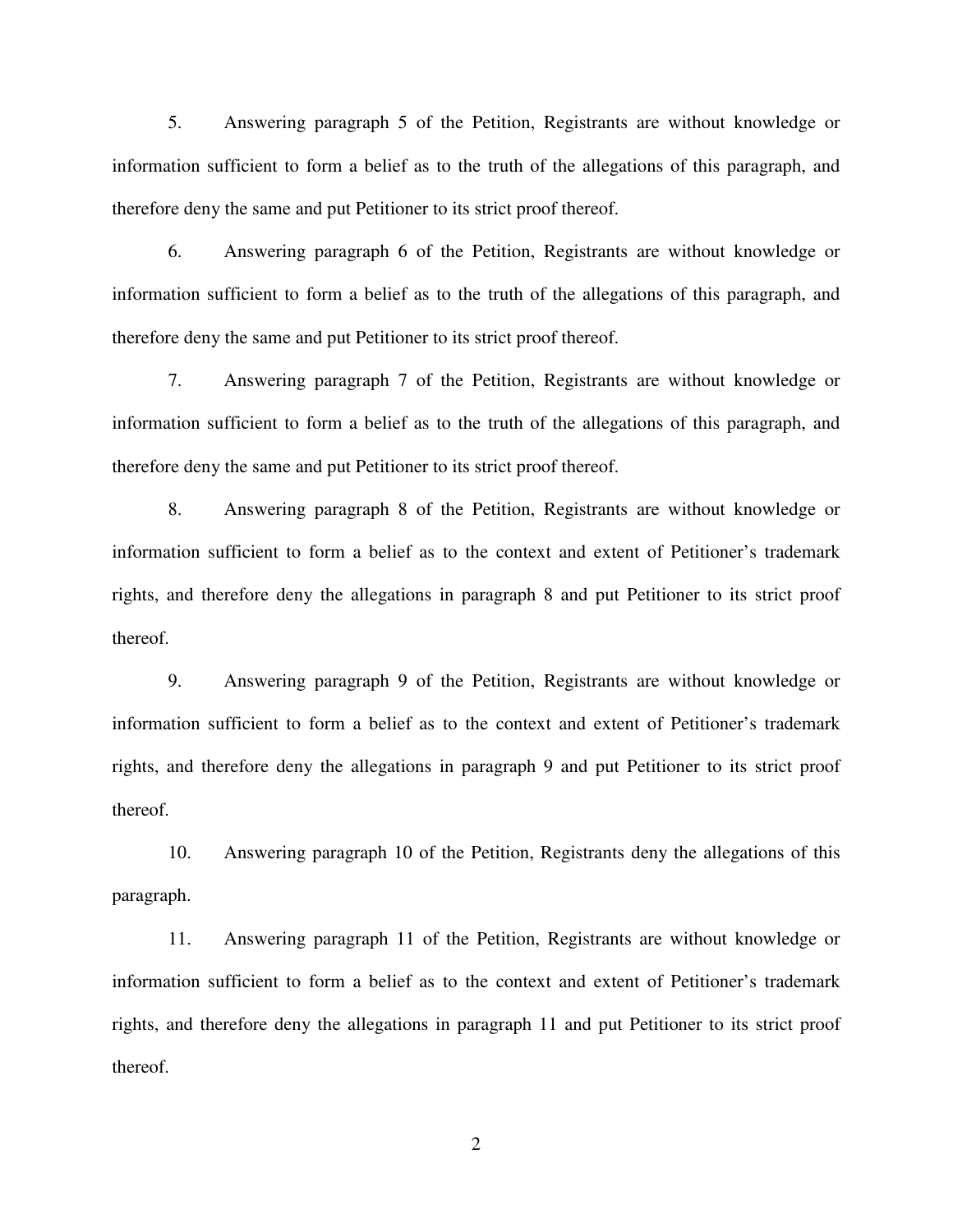12. Answering paragraph 12 of the Petition, Registrants deny the allegations of this paragraph.

## **AFFIRMATIVE DEFENSES**

#### **First Affirmative Defense**

13. Petitioner fails to state a claim upon which relief can be granted.

#### **Second Affirmative Defense**

14. There is no likelihood of confusion between Registrants' and Petitioner's marks.

## **Third Affirmative Defense**

15. Petitioner's claims are barred in whole or in part by the doctrine of Waiver.

## **Fourth Affirmative Defense**

16. Petitioner's claims are barred in whole or in part by the doctrine of Estoppel.

#### **Fifth Affirmative Defense**

17. Petitioner's claims are barred in whole or in part by the doctrine of Acquiescence.

## **Sixth Affirmative Defense**

14. Registrants did not develop and begin to use their mark with knowledge of Petitioner's mark.

#### **Seventh Affirmative Defense**

14. Petitioner's trademark rights to the mark "CONSILIUM INVESTMENT MANAGEMENT" if any, are limited to the services provided under that mark, and physical territory in which the mark was used, prior to the Registrants' application and/or registration date for the mark "CONSILIUM WEALTH GROUP".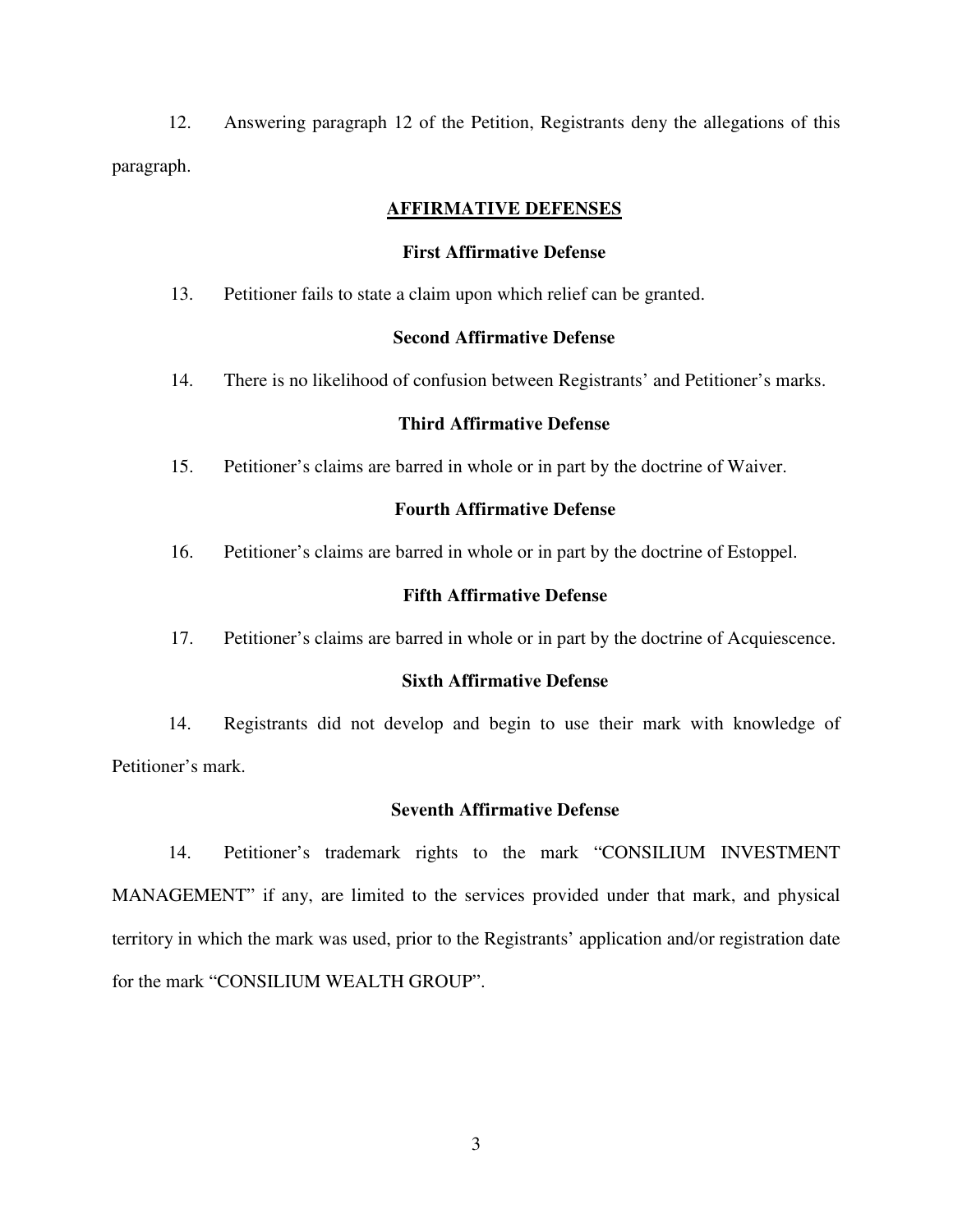#### **Eighth Affirmative Defense**

14. Petitioner cannot show use of the mark "CONSILIUM INVESTMENT MANAGEMENT" prior to August 17, 2012 and thus may not claim priority of use to Registrants.

## **Ninth Affirmative Defense**

14. Petitioner cannot show use of the mark "CONSILIUM INVESTMENT MANAGEMENT" prior to August 22, 2012 and thus may not claim priority of use to Registrants.

### **Tenth Affirmative Defense**

14. To the extent that Petitioner cannot show priority of use to the Registrants and the Board finds there is a likelihood of confusion between the two marks, then Petitioner's application for "CONSILIUM INVESTMENT MANAGEMENT" must be denied.

#### **PRAYER FOR RELIEF**

WHEREFORE, Registrants pray that judgment be granted in their favor and against Petitioner as follows:

- A. This Petition to Cancel be dismissed;
- B. That Petitioner's application for the mark "CONSILIUM INVESTMENT MANAGEMENT" be denied in all respects; and
- C. That Petitioner take nothing from its Petition to Cancel.

4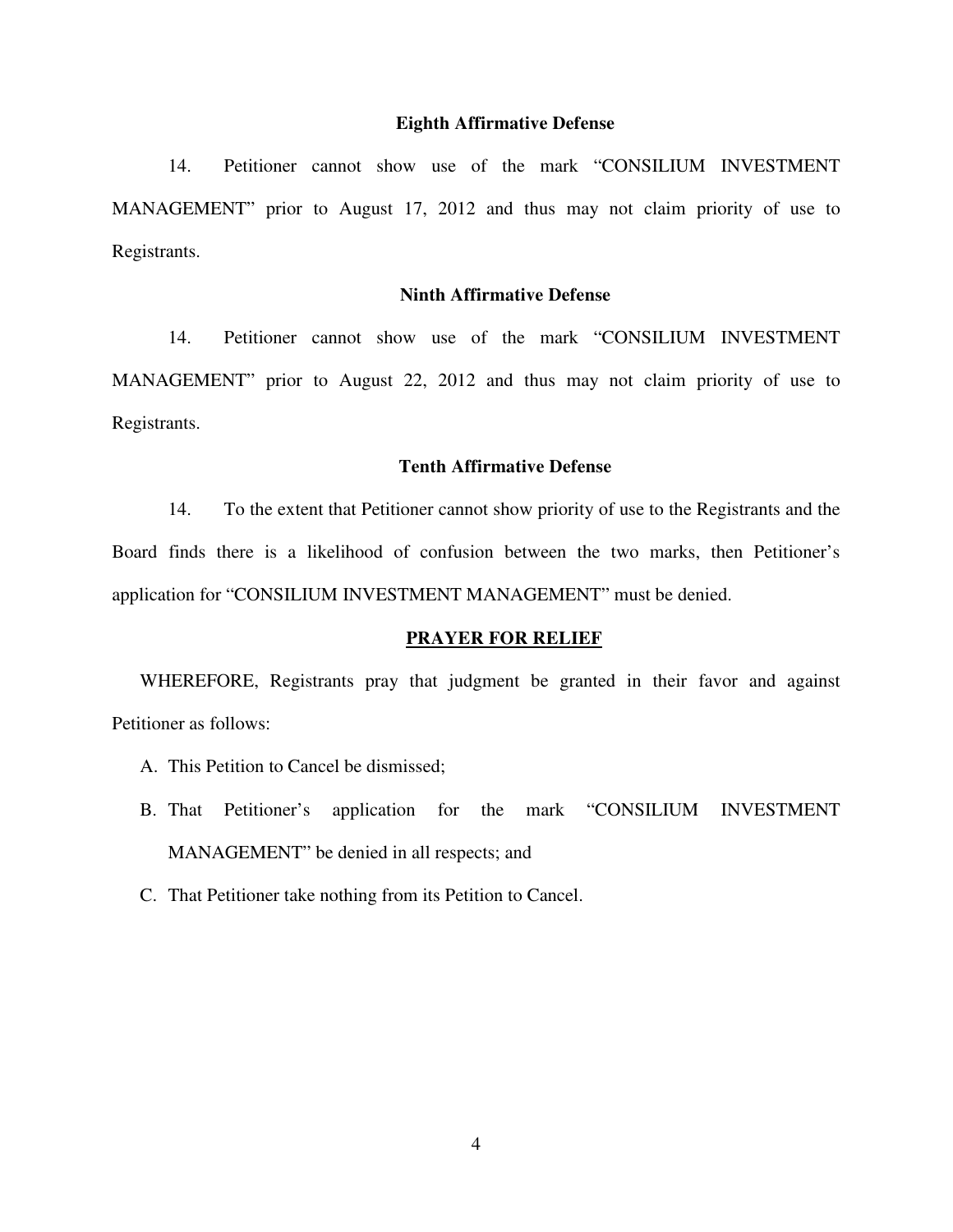Respectfully submitted,

Registrants, Lance E. Butner, Michael M. Mohl, and Troy A. Kurth

Dated: December 18, 2017 By: /Alexander J. Farrell/

Alexander J. Farrell, MN Attorney ID No. 390202 Hellmuth & Johnson, PLLC 8050 W. 78th Street Edina, Minnesota 55439 Phone: 952-941-4005 Fax: 952-941-2337 Email: afarrell@hjlawfirm.com Attorneys for Registrants